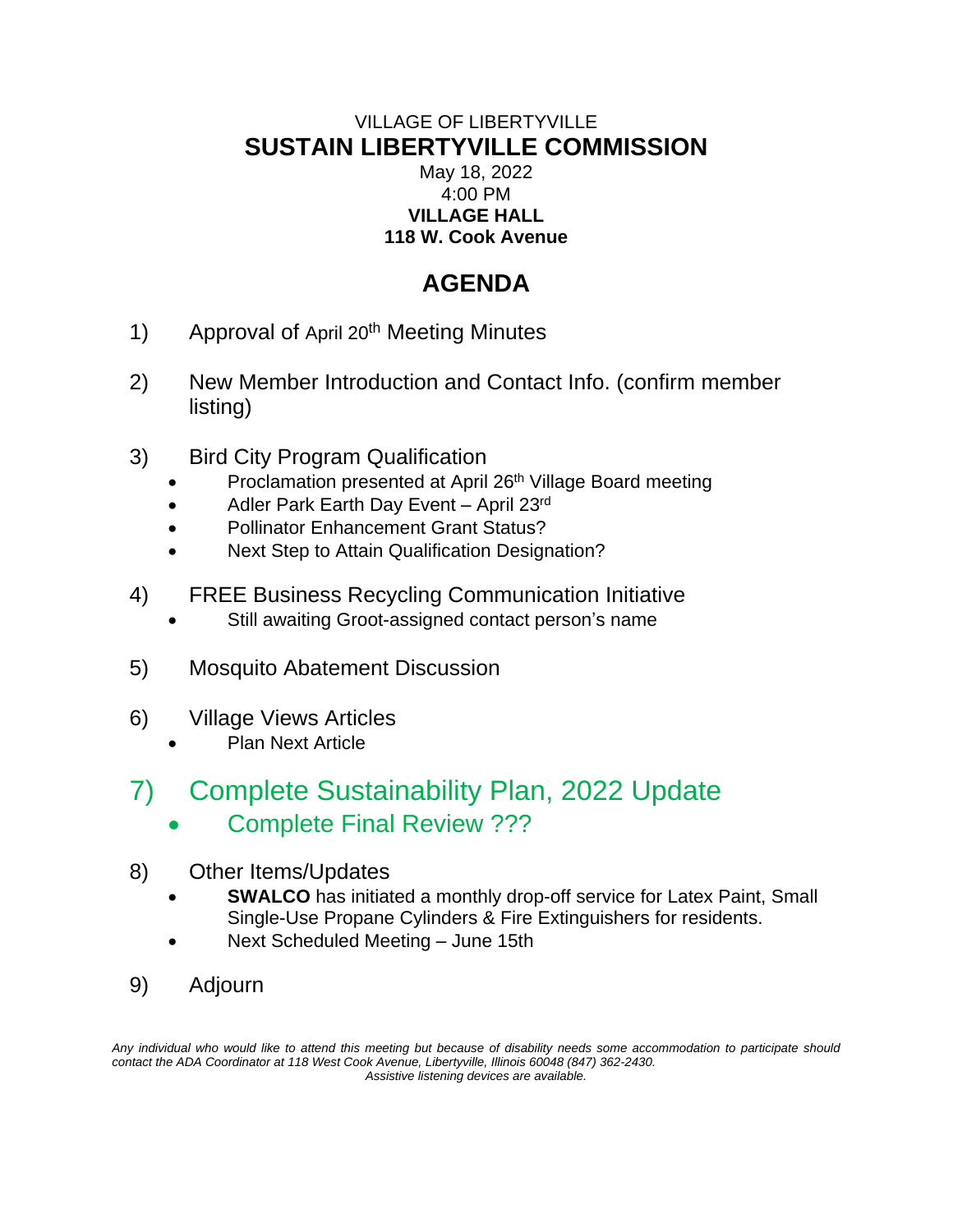# VILLAGE OF LIBERTYVILLE

# **SUSTAIN LIBERTYVILLE COMMISSION**

## April 20, 2022 4:00 PM

# **DRAFT MINUTES**

- Commission: Chairperson Doug Reed, Cathy O'Brien, Carol Cooper, Heather McGreevy, Dave Neu, and Dave Wilms
- Village Staff: Kelly Amidei, Village Administrator and Erin Baynes, Management Analyst

Guests: Chris Geiselhart, Peter Adrian, Glen Cole

- 1) Welcome New Commission Member Heather McGreevy Chairperson Reed welcomed newly appointed commission member Heather McGreevy to the Commission.
- 2) Approval of February 16th Meeting Minutes
- 3) A motion was made by Commissioner O'Brien and was seconded by Commissioner Neu to approve the February 16th meeting minutes. The minutes were approved by a unanimous roll call vote.
- 4) Bird City Program Qualification Chairperson Reed announced that Mayor Johnson will issue a proclamation affirming the Commission's goal to obtain Bird City certification at the April 26<sup>th</sup> Village Board meeting. Chairperson Reed also announced his participation in the Adler Park Earth Day on April 23rd to teach residents and clean outdoor spaces.
- 5) Metropolitan Mayors Caucus EV Readiness Program Commissioner Wilms discussed the Metropolitan Mayors Caucus EV Readiness Program. He suggested having Libertyville become a cohort municipality, especially as the program looks for locations for EV stations.
- 6) FREE Business Recycling Communication Initiative Chairperson Reed stated that the Commission has received Groot customer data for the Business Recycling Communication Initiative. He discussed the Commission's desire to have Groot send a flyer alerting owners to the complimentary recycling program. He would also like to partner with MainStreet Libertyville in promoting the initiative.
- 7) Village Views Articles

Commissioner Neu hoped to unveil the Native Garden signage and QR sign. Analyst Baynes informed the group that an article was submitted on behalf of the Commission for the June edition of the Village Views and that the next edition would be in the fall. Chairperson Reed encouraged the group to brainstorm ideas for the fall publication.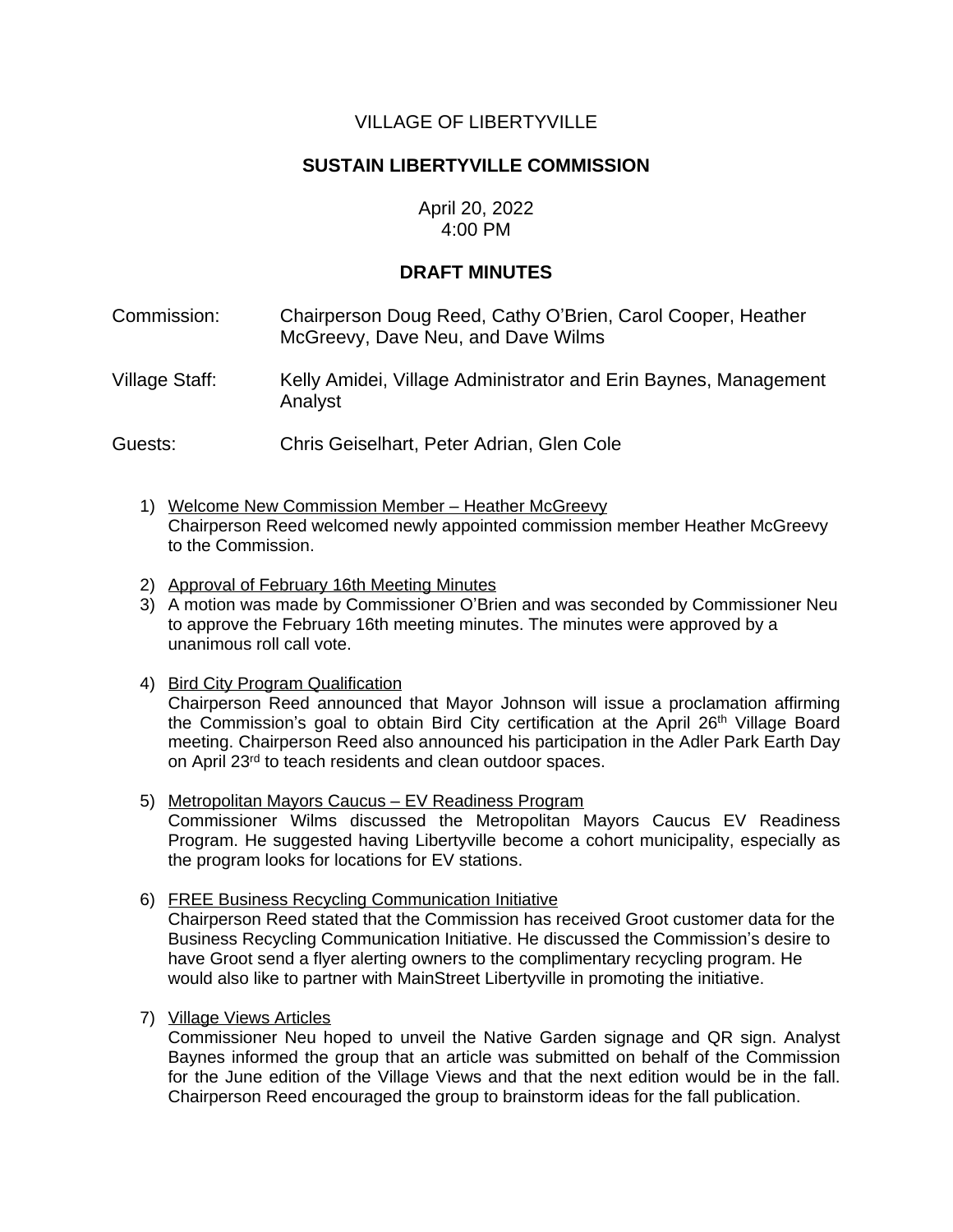#### 8) 2022 Mosquito Program

Administrator Amidei introduced the Earthwise mosquito spraying program. Partially funded using a credit from an unused deposit in the previous year, the program includes two products: (1) one for larva control used in catch basins on a long-release basis and (2) one for adult populations at targeted areas where needed. Community-wide sprays would be an "organic-based" product; Commissioner McGreevy stated that this product has the same effect on bees and other insects as the current product. Chairperson Reed suggested polling the public interest to gauge community concerns against those of the Commission and a public education campaign about the effects of mosquito spraying. Commissioner Neu recommended consulting an outside expert; Commissioner McGreevy proposed reviewing the products used by neighboring villages. Administrator Amidei explained that the Earthwise program would be more effective in addressing mosquito larva in that it is a longer release than the current product. Commissioner McGreevy would like to know the specific chemicals in the current and proposed spray. Administrator Amidei recommended moving forward with the Earthwise program; Commissioner McGreevy found this acceptable on the condition that the larvicide is more effective than the current product. Administrator Amidei suggested connecting the Commission with the Clarke representative for further discussion.

#### 9) Complete Sustainability Plan, 2022 Update

Chairperson Reed proposed removing the goal to connect with high schools about composting. He also asked to include photos from the most recent pumpkin composting event and Green Living Fair. The Commission planned to confirm a final draft at the May meeting.

#### 10) Other Items/Updates

Chairperson Reed highlighted the SWALCO Earth Day event at Advocate Condell. Guest Adrian explained the organization's partnership with the medical campus for the Earth Day event and in a food scrap collection program. Chairperson Reed stated that Commissioner O'Brien will be in attendance at the CLC Climate Summit on April 23. Analyst Baynes elaborated on the application submitted to Openlands for a grant partially funding the Native Garden directory sign. Administrator Amidei discussed the Village's combined ribbon cutting and Arbor Day event at Charles Brown Park on April 30. Commissioner Neu informed that Commission that he is teaching a course at the Botanic Gardens on May 4. Administrator Amidei added that at the request of Trustee Garrity the Village will receive a textile drop-off location in Riverside Park. Chairperson Reed added that the 2<sup>nd</sup> Annual Rotary Recycling event would take place at Sunset Foods on April 30.

#### 11) Adjournment

Motion made by Commissioner O'Brien and seconded by Commissioner Neu. The meeting adjourned at 5:19 p.m. by a unanimous roll call vote. The next meeting is on Wednesday, May 18th, 2022 at 4:00 p.m.

Respectfully Submitted:

Erin E. Baynes Management Analyst